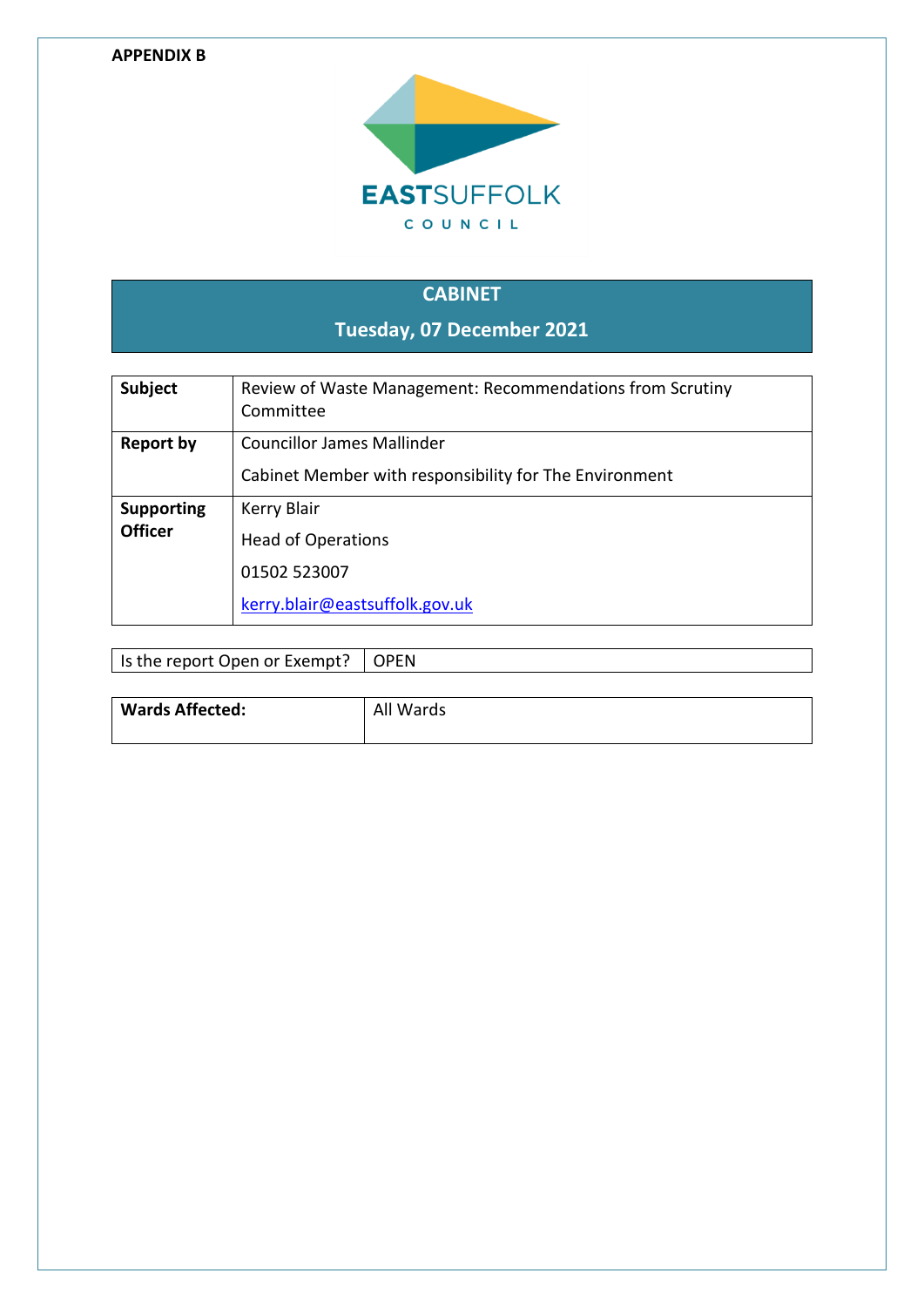### **Purpose and high-level overview**

### **Purpose of Report:**

The purpose of this report is to respond to the recommendations arising from the Scrutiny Committee review of the Council's Waste Management service.

### **Options:**

Each recommendation has been considered in turn and a response provided.

### **Recommendation/s:**

That Cabinet notes the response to the recommendations in the Scrutiny Committee Review of the Council's response to Waste Management.

### **Corporate Impact Assessment**

### **Governance:**

The Scrutiny Committee has a role to scrutinise and review the action of the Council and has developed a set of recommendations to be considered in relation to Waste Management.

### **ESC policies and strategies that directly apply to the proposal:**

None.

### **Environmental:**

The work covered in this report covers several important environmental issues for East Suffolk Council.

It includes recommendations on the enforcement of littering, and the way that East Suffolk Council manages flytipping.

### **Equalities and Diversity:**

No impact.

### **Financial:**

Additional resources may be required in order to deliver the work outlined by the Scrutiny Committee. At this stage, the financial impact has not been calculated. The approach taken will be to work with the council's waste collection operator to identify how improved outcomes can be delivered within existing budgets.

### **Human Resources:**

No impact.

**ICT:**

No impact.

**Legal:**

No impact.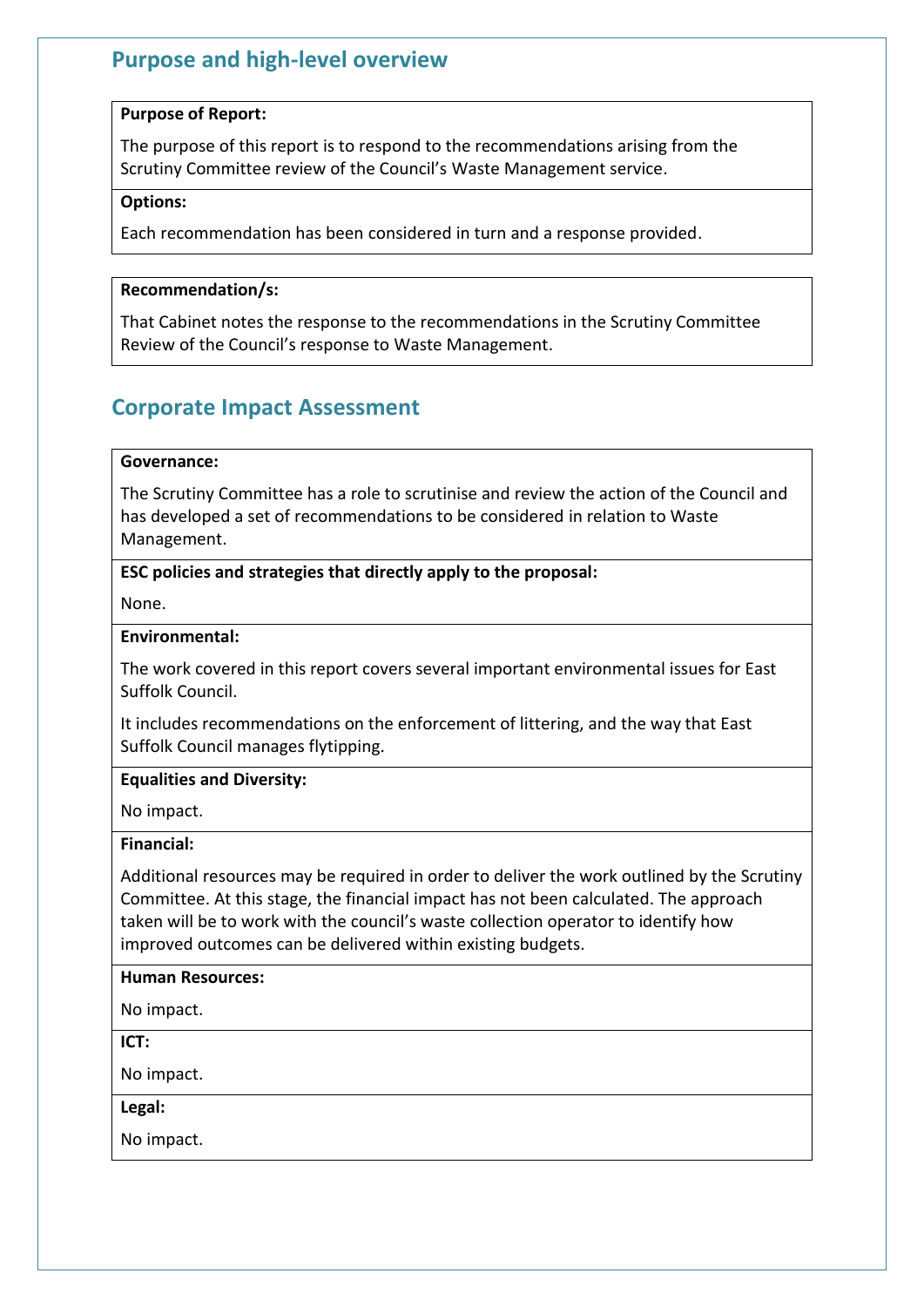### **Risk:**

No risks associated with these recommendations have been identified.

**External Consultees:** None.

### **Strategic Plan Priorities**

|            | Select the priorities of the <b>Strategic Plan</b> which are supported by<br>Primary<br><b>Secondary</b><br>this proposal: |              |             |  |
|------------|----------------------------------------------------------------------------------------------------------------------------|--------------|-------------|--|
|            | <b>Priority</b><br>priorities<br>(Select only one primary and as many secondary as appropriate)                            |              |             |  |
| <b>T01</b> | <b>Growing our Economy</b>                                                                                                 |              |             |  |
| P01        | Build the right environment for East Suffolk                                                                               |              | ⊠           |  |
| P02        | Attract and stimulate inward investment                                                                                    |              | П           |  |
| P03        | Maximise and grow the unique selling points of East Suffolk                                                                | $\Box$       | $\Box$      |  |
| P04        | <b>Business partnerships</b>                                                                                               | $\Box$       | П           |  |
| P05        | Support and deliver infrastructure                                                                                         | П            | 区           |  |
| <b>T02</b> | <b>Enabling our Communities</b>                                                                                            |              |             |  |
| P06        | <b>Community Partnerships</b>                                                                                              |              | П           |  |
| P07        | Taking positive action on what matters most                                                                                | $\Box$       | $\boxtimes$ |  |
| P08        | Maximising health, well-being and safety in our District                                                                   |              | Σ           |  |
| P09        | <b>Community Pride</b>                                                                                                     |              | 区           |  |
| <b>T03</b> | <b>Maintaining Financial Sustainability</b>                                                                                |              |             |  |
| P10        | Organisational design and streamlining services                                                                            |              | П           |  |
| P11        | Making best use of and investing in our assets                                                                             | П            | 区           |  |
| P12        | Being commercially astute                                                                                                  |              | Π           |  |
| P13        | Optimising our financial investments and grant opportunities                                                               |              |             |  |
| P14        | Review service delivery with partners                                                                                      | П            | П           |  |
| <b>T04</b> | <b>Delivering Digital Transformation</b>                                                                                   |              |             |  |
| P15        | Digital by default                                                                                                         | $\Box$       | $\Box$      |  |
| P16        | Lean and efficient streamlined services                                                                                    | П            | ⊠           |  |
| P17        | Effective use of data                                                                                                      |              | П           |  |
| P18        | Skills and training                                                                                                        |              |             |  |
| P19        | District-wide digital infrastructure                                                                                       | $\mathbf{I}$ |             |  |
| <b>T05</b> | <b>Caring for our Environment</b>                                                                                          |              |             |  |
| P20        | Lead by example                                                                                                            |              | 区           |  |
| P21        | Minimise waste, reuse materials, increase recycling                                                                        | ⊠            |             |  |
| P22        | Renewable energy                                                                                                           |              | П           |  |
| P23        | Protection, education and influence                                                                                        |              | 区           |  |
| <b>XXX</b> | <b>Governance</b>                                                                                                          |              |             |  |
| <b>XXX</b> | How ESC governs itself as an authority                                                                                     |              | $\sim$      |  |
|            | How does this proposal support the priorities selected?                                                                    |              |             |  |

Many of the actions issues identified in the committee recommendations relate to making improvements in cleanliness to the public realm. Therefore, the biggest impact of this work will be to maximise community pride – by taking action on what matters most.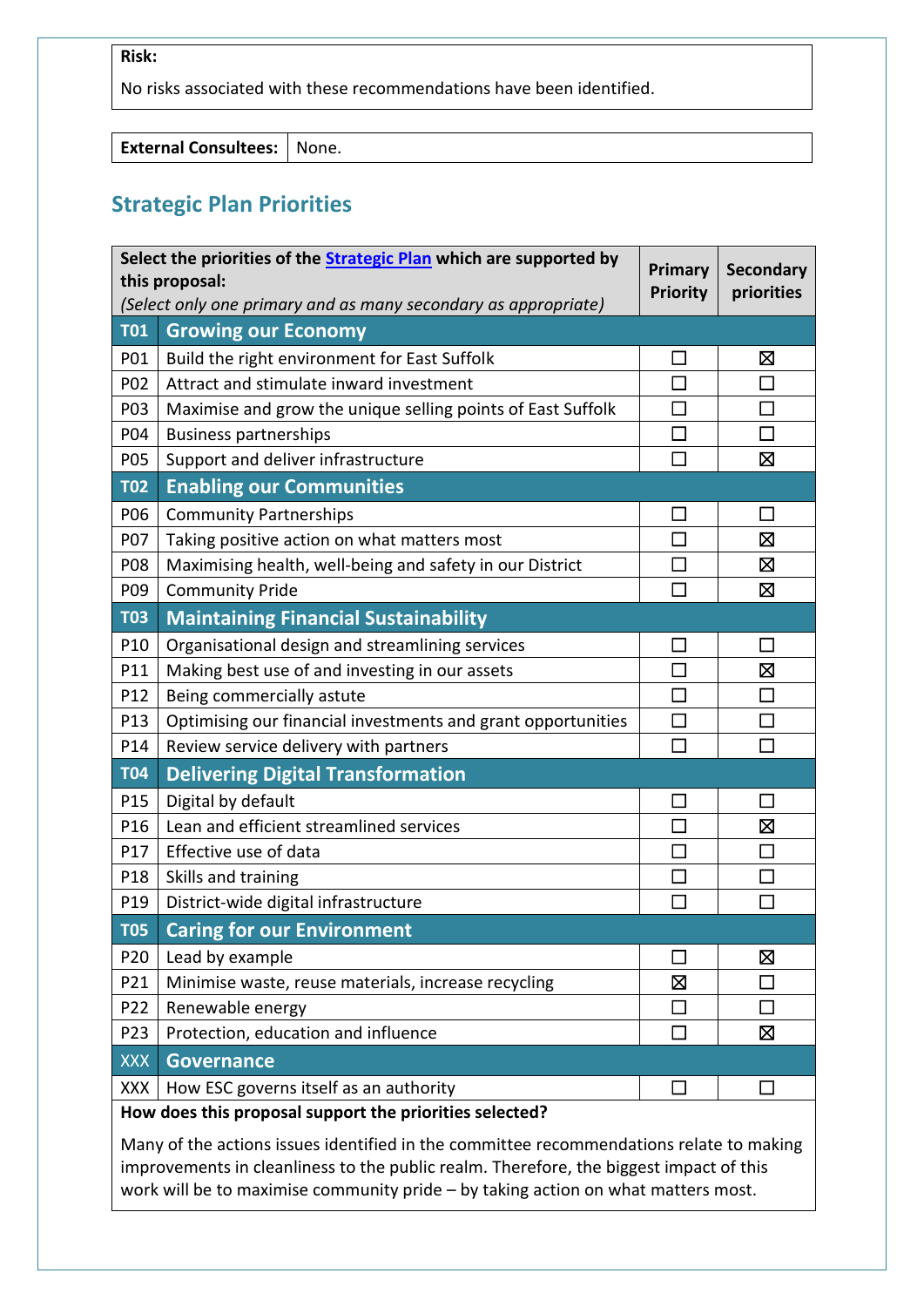In addition, improved waste disposal – putting the right object in the correct bin – will mean that the council minimises waste, and increases recycling, another key council priority.

## **Background and Justification for Recommendation**

|     | <b>Background facts</b>                                                                                                                                                                                                                                                                                                                                                                |
|-----|----------------------------------------------------------------------------------------------------------------------------------------------------------------------------------------------------------------------------------------------------------------------------------------------------------------------------------------------------------------------------------------|
| 1.1 | The primary purpose of the Scrutiny Committee review was to constructively<br>review performance in terms of the Council's response to Waste Management. In<br>summary, a comprehensive review of all aspects of waste management in the<br>district, to include litter, fly-tipping, recycling, waste education, penalty<br>impositions etc.                                          |
| 1.2 | The Council's response was considered in two parts at two separate Scrutiny<br>Committee meetings. At the first meeting, in March 2021, the Committee received<br>a report dealing with fly tipping and enforcement. At the second meeting, in June<br>2021 the Committee received a report covering contamination, collection issues,<br>littering, the public realm and civic pride. |
| 1.3 | The report attached to this report as Appendix A is the recommendations to<br>Cabinet and the response to each individual recommendation is set out below.                                                                                                                                                                                                                             |

| $\overline{2}$ | <b>Current position</b>                                                                                                                                                                                                                                                                                                                                                                                                                                                                                                                                                                                                                                                                                            |
|----------------|--------------------------------------------------------------------------------------------------------------------------------------------------------------------------------------------------------------------------------------------------------------------------------------------------------------------------------------------------------------------------------------------------------------------------------------------------------------------------------------------------------------------------------------------------------------------------------------------------------------------------------------------------------------------------------------------------------------------|
| 2.1            | Each of the recommendations in the Scrutiny Committee Report is provided in full<br>below, followed by the response.                                                                                                                                                                                                                                                                                                                                                                                                                                                                                                                                                                                               |
| 2.2            | That, within six months of receipt of this report, Cabinet seeks the creation of a<br>more integrated approach to waste management by closer working between<br>Norse Commercial Services and the Council's Environmental Enforcement Team.<br>This is action is already in place, the processes of delivery of our services relies on<br>full integrated of both East Suffolk and Norse - education and enforcement is a<br>continued policy.                                                                                                                                                                                                                                                                     |
| 2.3            | That, within three months of receipt of this report, Cabinet reviews the current<br>staffing level of Waste Management Officers and consider increasing the<br>establishment by a further three Officers.<br>Resources will be considered and discussed with Norse. ESC is looking at proposals<br>to create a stronger strategic waste function within the authority and will review<br>the resources allocated to this area as part of this review.                                                                                                                                                                                                                                                              |
| 2.4            | That, within one month of receipt of this report, the Cabinet Member for The<br>Environment lobbies the responsible Government Minister to seek a fully<br>digitised and traceable waste management service.<br>That, within one month of receipt of this report, the Cabinet Member for The<br>Environment lobbies Highways England to seek a review of its current policy so<br>that electronic anti-littering message signs can be displayed again on the<br>overhead gantries on both carriageways of the A14 between Ipswich and<br>Felixstowe.<br>That, within one month of receipt of this report, the Cabinet Member for The<br>Environment lobbies the Port of Felixstowe to seek improved and affordable |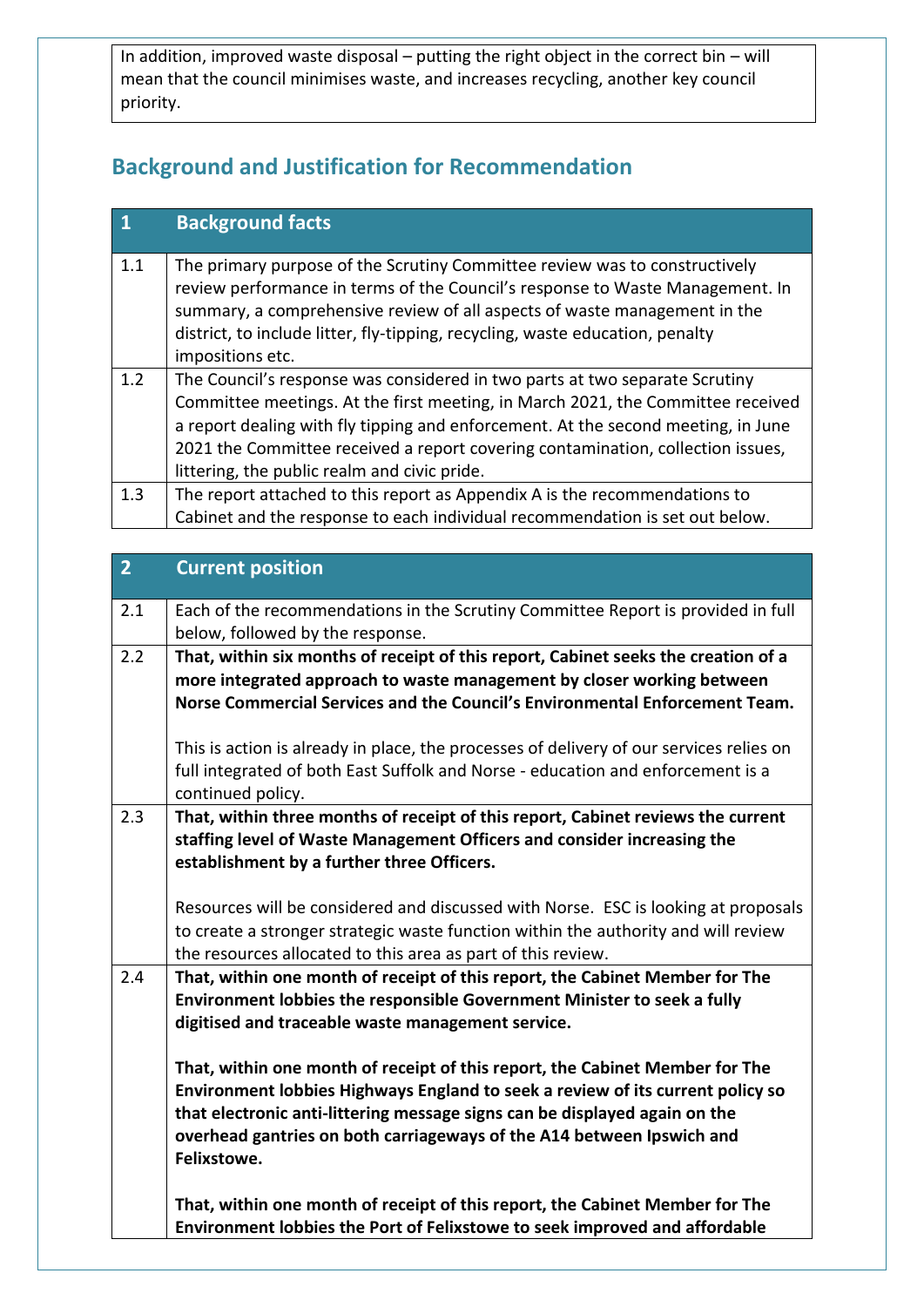|     | facilities for drivers at the Port (to minimise littering in lay-bys and potential<br>health hazards).                                                                                                                                                                                                                                                                                                                                                                                                                                                    |
|-----|-----------------------------------------------------------------------------------------------------------------------------------------------------------------------------------------------------------------------------------------------------------------------------------------------------------------------------------------------------------------------------------------------------------------------------------------------------------------------------------------------------------------------------------------------------------|
|     | It is not realistic for Cabinet to lobby on an endless list of issues to Government<br>Departments and / or other agencies. It is open for Scrutiny Committee to do so if<br>they wished.                                                                                                                                                                                                                                                                                                                                                                 |
| 2.5 | That, within three months of receipt of this report, Cabinet seeks a review of the                                                                                                                                                                                                                                                                                                                                                                                                                                                                        |
|     | current schedule of lay-by clearing to ensure it is operating at maximum<br>efficiency.                                                                                                                                                                                                                                                                                                                                                                                                                                                                   |
|     | All waste services are monitored and periodically updated. This ongoing review                                                                                                                                                                                                                                                                                                                                                                                                                                                                            |
| 2.6 | will now be led through our new Waste and Business Improvement Manager.<br>In welcoming the trial of sensors on bins, the Committee recommends that,                                                                                                                                                                                                                                                                                                                                                                                                      |
|     | within three months of receipt of this report, Cabinet seeks trials of the following<br>additional measures to aid the reporting of full bins $-$ (a) a Quick Response (QR)<br>matrix barcode (or two dimensional code) on bins that identifies specific<br>locations and when the bins are nearing capacity; and (b) that the Council's<br>current online reporting system be enhanced, perhaps to mirror the reporting<br>system of Highways at the county council, so that it tells a user if an incident of<br>fly-tipping has already been reported. |
|     | In order to test its effectiveness, a trial can be carried out within six months. If it<br>proves to be successful, we could consider a wider rollout. There is a massive                                                                                                                                                                                                                                                                                                                                                                                 |
|     | transformation piece being undertaken at present in waste and we need to<br>mindful of our resources.                                                                                                                                                                                                                                                                                                                                                                                                                                                     |
|     | partnership with the Police and Crime Commissioner (PCC), the Committee<br>recommends that, within six months of receipt of this report, Cabinet seeks<br>exploration of the replication of this initiative, including funding contributions<br>from the PCC (which aids private landowners to deal with fly-tipping and<br>receives funding from the PCC for the tackling of littering issues as anti-social<br>behaviour)                                                                                                                               |
|     | This request will be referred to the Suffolk Waste Partnership. The PCC covers the<br>entire county and therefore ESC cannot negotiate this in isolation. It should be                                                                                                                                                                                                                                                                                                                                                                                    |
|     | noted however that waste enforcement responsibilities fall to ESC and the<br>Environment Agency, not the police.                                                                                                                                                                                                                                                                                                                                                                                                                                          |
| 2.8 | That, with three months of receipt of this report, Cabinet explores the possibility<br>of financial assistance/grants to residents on low income or in receipt of<br>Universal Credit towards the cost of collection of large and bulky items                                                                                                                                                                                                                                                                                                             |
|     |                                                                                                                                                                                                                                                                                                                                                                                                                                                                                                                                                           |
|     | This recommendation is not supported. It will be very difficult, in practise, for<br>Norse to determine whether someone is in receipt of UC when they bill for a                                                                                                                                                                                                                                                                                                                                                                                          |
|     | collection. Therefore, it is open to abuse. In addition, it starts a precedent of                                                                                                                                                                                                                                                                                                                                                                                                                                                                         |
|     | reductions in fees and charges for people in receipt of UC that would in practise<br>mean the council subsidising refuse services, adding pressure to the system.                                                                                                                                                                                                                                                                                                                                                                                         |
|     | This has been raised with our Housing Team who have in turn spoken with Housing<br>Associations to give assistance.                                                                                                                                                                                                                                                                                                                                                                                                                                       |
|     | Residents need to take reasonability for their actions, the message the cabinet<br>member of the environment will be articulating is reuse, repropose and reduce                                                                                                                                                                                                                                                                                                                                                                                          |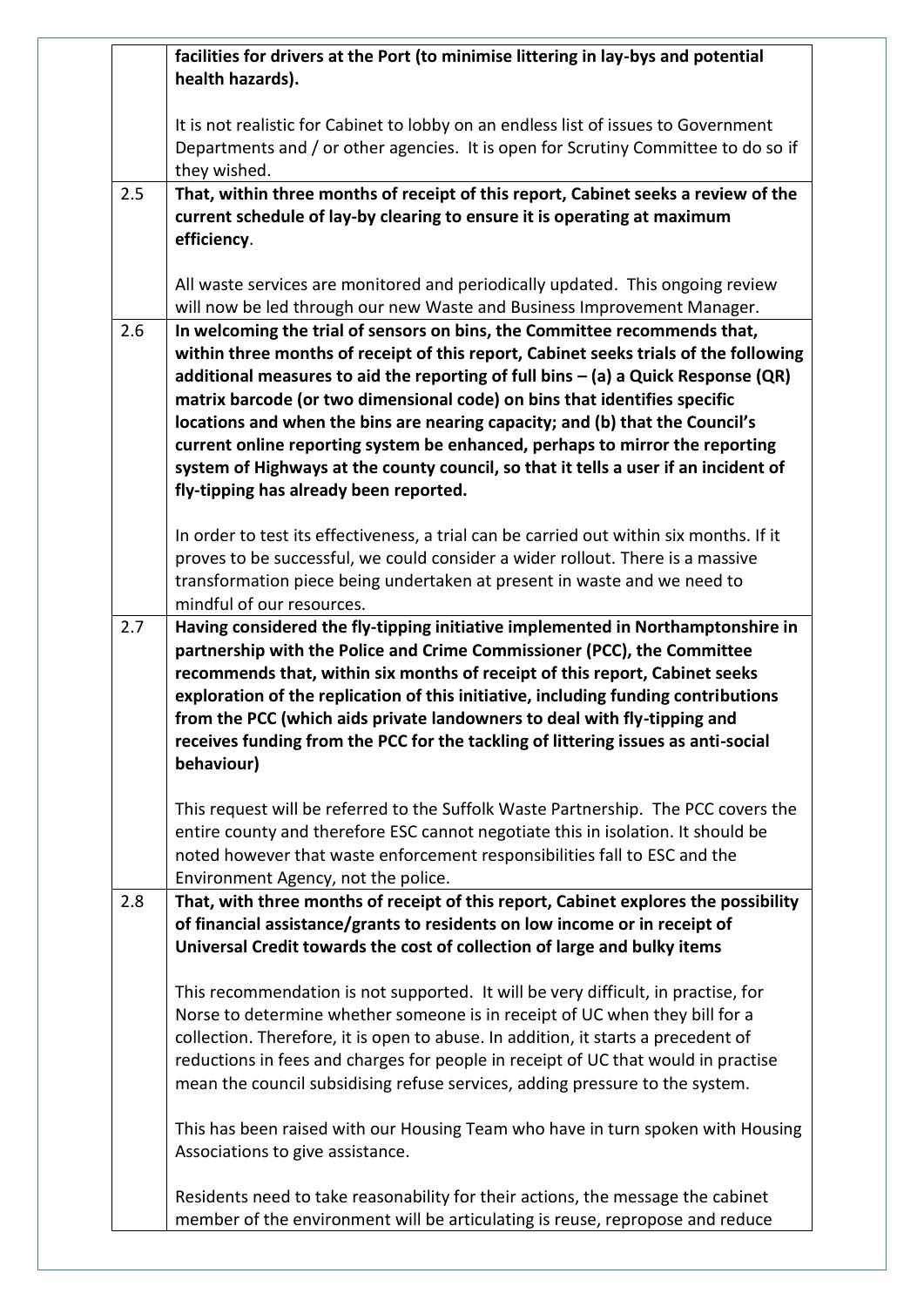| 2.9  | That, within two months of receipt of this report, Cabinet authorises the Fixed                                                                 |  |
|------|-------------------------------------------------------------------------------------------------------------------------------------------------|--|
|      | Penalty Notice for littering to be increased to the maximum amount permissible                                                                  |  |
|      | and, in addition, that those being sent a FPN also receive a leaflet explaining the                                                             |  |
|      | impact of their actions on the environment (rather than an ashtray)                                                                             |  |
|      | This recommendation is not supported. Each individual case will continue to be                                                                  |  |
|      |                                                                                                                                                 |  |
|      | looked at on its own merits. Applying the maximum penalty has its drawbacks, as                                                                 |  |
|      | the larger the fine the greater number of people will default leading to increased<br>workload with follow-up and prosecutions.                 |  |
| 2.10 |                                                                                                                                                 |  |
|      | That, within two months of receipt of this report, Cabinet seeks a<br>communication campaign to advise residents of how to find reputable waste |  |
|      | management carriers and what licensing documentation to seek before hiring                                                                      |  |
|      |                                                                                                                                                 |  |
|      | The Environment Agency licence waste carriers and already publicise the rules                                                                   |  |
|      | around this. Our message to residents is that they need to be responsible for                                                                   |  |
|      | checking any company credentials and illustrate how to do this.                                                                                 |  |
| 2.11 | The Committee acknowledged the benefit of school visits to the Energy from                                                                      |  |
|      | Waste facility for school parties but wished to recommend that, within two                                                                      |  |
|      | months of receipt of this report, the Cabinet Member for The Environment seek                                                                   |  |
|      | the incorporation of the RSPCAs Generation Kind initiative in the curriculum                                                                    |  |
|      | (which highlights the damage done to wildlife by litter)                                                                                        |  |
|      |                                                                                                                                                 |  |
|      | This recommendation will be raised with the Suffolk Waste Partnership. ESC does                                                                 |  |
|      | not have the staff to engage with schools or have any controls over the curriculum.                                                             |  |
| 2.12 | That, in general, campaigns such as that launched on 17 June to help people                                                                     |  |
|      | understand recycling requirements, be expanded beyond social media to ensure                                                                    |  |
|      | as wide an audience as possible and avoid digital exclusion                                                                                     |  |
|      |                                                                                                                                                 |  |
|      | This recommendation will be raised at the Suffolk Waste Partnership, who plan                                                                   |  |
|      | and resource these campaigns.                                                                                                                   |  |
| 2.13 | That, within three months, the Community Partnership Board be asked to                                                                          |  |
|      | consider providing funding towards the prevention of littering (it is suggested                                                                 |  |
|      | that this be implemented along the lines of the Local Area Committees scheme                                                                    |  |
|      | successfully implemented by Sheffield City Council).                                                                                            |  |
|      | The Community Partnership Board is responsible for allocating funds in line with                                                                |  |
|      | its own priorities and does not seek outside recommendations for projects. It is                                                                |  |
|      | not the role of Scrutiny or indeed Cabinet to seek to influence this process.                                                                   |  |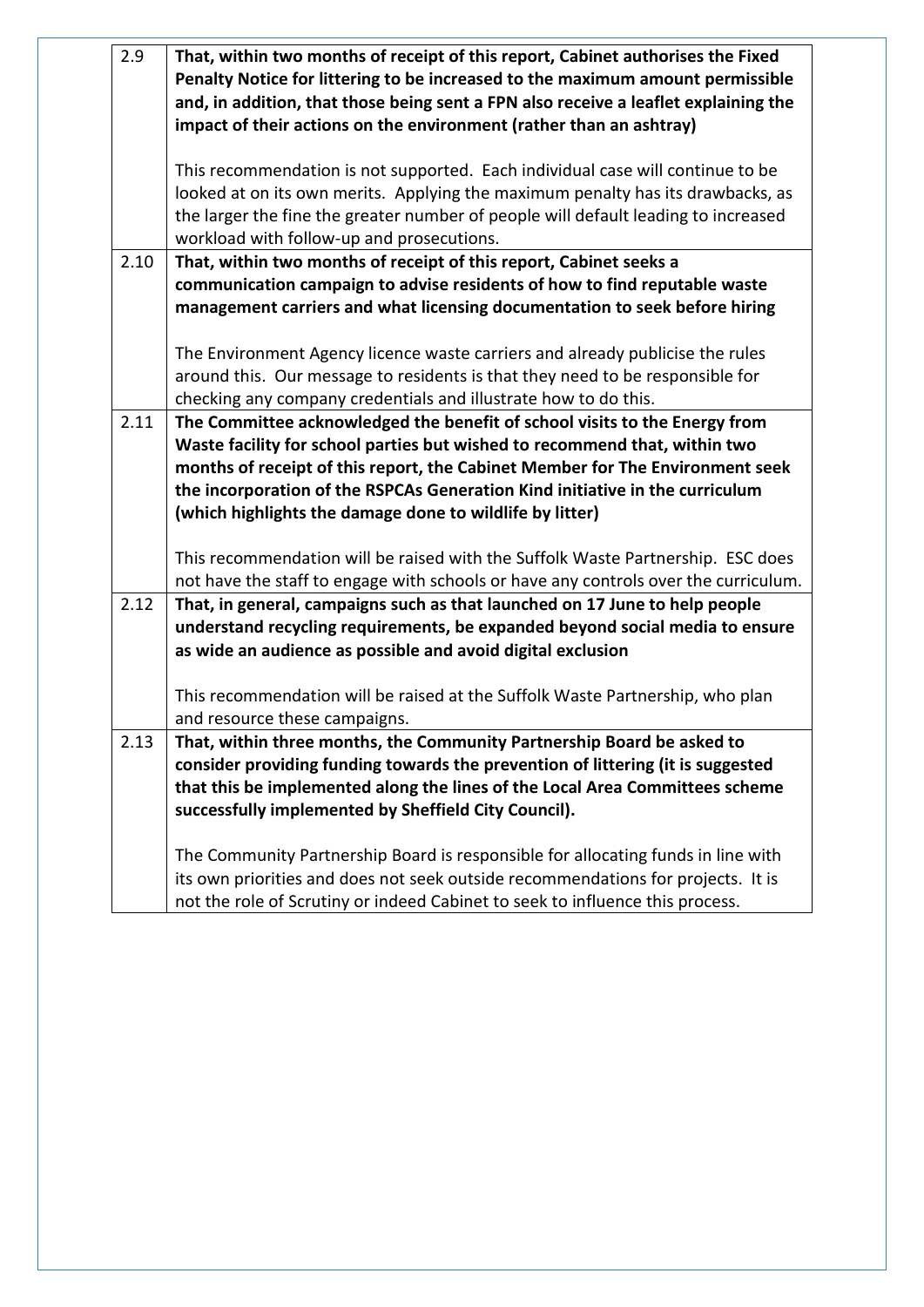| $\overline{\mathbf{3}}$ | <b>How to address current situation</b>                                                                                                                                                                   |
|-------------------------|-----------------------------------------------------------------------------------------------------------------------------------------------------------------------------------------------------------|
| 3.1                     | If cabinet approves the recommendations, it is proposed that a working group is<br>formed of officers to take forward those recommendations that are within the gift<br>of East Suffolk Council. That is: |
|                         | The completion of a proposal to engender closer working between the<br>$\bullet$<br>waste enforcement function and East Suffolk Council – including whether<br>additional resource is needed.             |
|                         | A review of layby cleaning schedules is completed as part of a wider review<br>$\bullet$<br>of street cleansing schedules.                                                                                |
|                         | A trial of the use of smart bins and QR codes is completed, with a review<br>$\bullet$<br>and recommendations for a wider roll out if successful.                                                         |
|                         | That proposals around campaigns in schools are raised with the Suffolk<br>$\bullet$<br>Waste Partnership $-$ with a view to increasing the visibility of these<br>campaigns.                              |

| $\overline{4}$ | <b>Reason/s for recommendation</b>                                                         |
|----------------|--------------------------------------------------------------------------------------------|
| 4.1            | Each recommendation has been considered and the response is set out in section<br>2 above. |

# **Appendices**

| <b>Appendices:</b> |                                                                          |  |
|--------------------|--------------------------------------------------------------------------|--|
|                    | <b>Appendix A</b>   Review of Waste Management by the Scrutiny Committee |  |

# **Background reference papers:**

None.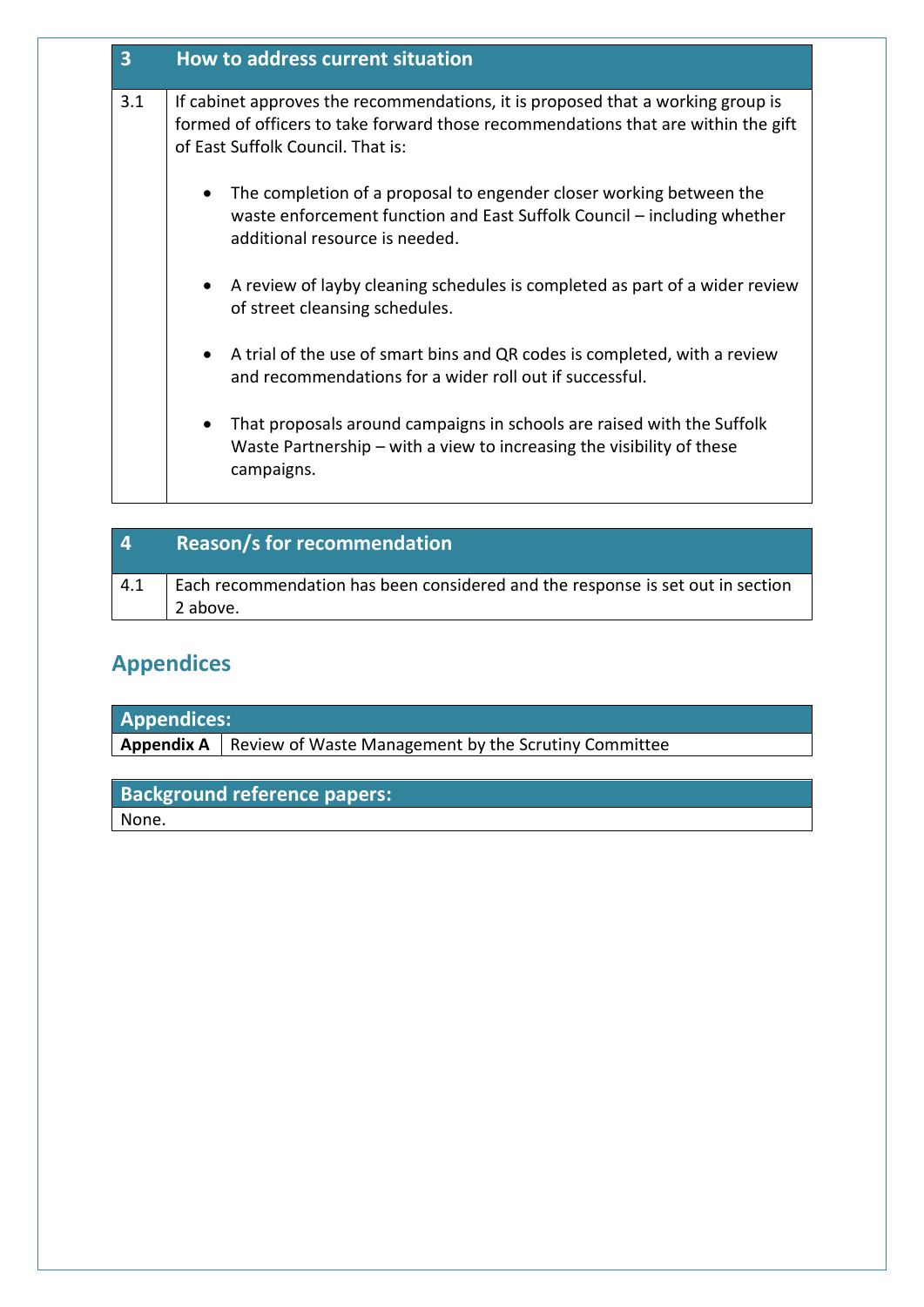

### **CABINET**

### **Tuesday, 7 December 2021**

| <b>Subject</b>    | <b>Review of Waste Management</b>                           |
|-------------------|-------------------------------------------------------------|
| Report by         | Chairman of the Scrutiny Committee - Councillor Stuart Bird |
| <b>Supporting</b> | Sarah Davis                                                 |
| <b>Officer</b>    | Democratic Services Officer                                 |
|                   | Sarah.davis@eastsuffolk.gov.uk                              |

| Is the report Open or Exempt?   Open |           |
|--------------------------------------|-----------|
| <b>Wards Affected</b>                | All Wards |

### **Purpose of Report**

A proposed scoping form for a review of all aspects of waste management was submitted, jointly, by several members of the Scrutiny Committee, for consideration by the Scrutiny Committee at its meeting in December 2020. This was agreed at that meeting.

The primary purpose of the agreed review, and therefore of this report, was, in summary, a comprehensive review of all aspects of waste management in the district, to include litter, fly-tipping, recycling, waste education, penalty impositions etc.

The review was originally scheduled for the meeting of the Scrutiny Committee to be held in March 2021. However, following concerns raised by the Head of Operations in January 2021 that the range of topics was too wide to be of use to the Committee and, also, that a formal report could not be prepared in time, the Chairman of the Scrutiny Committee together with the joint authors of the original scoping form agreed with the Officers' proposal for the review to be split over two meetings, the original date in March and in June 2021.

The first report, received in March 2021, specifically dealt with issues relating to flytipping and enforcement. The second report, received in June 2021, covered contamination, collection issues, littering, the public realm, and civic pride.

Both reports, when published, had as their appendices written questions submitted by the Committee's members in advance and the written responses that Officers, in agreement with the Cabinet Member, had subsequently provided. Both reports and their appendices are available on the Council's website.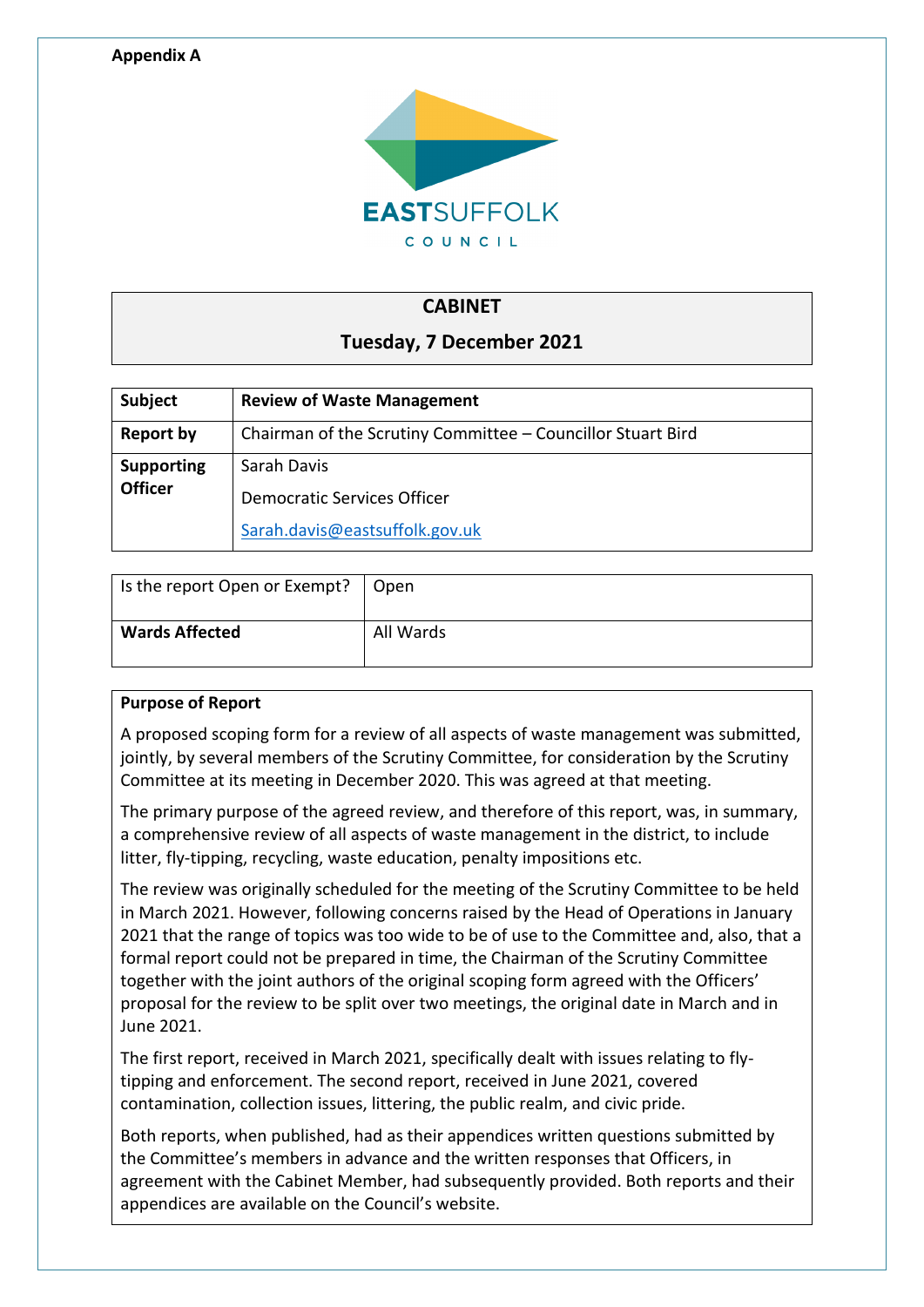This report sets out, in summary, the Scrutiny Committee's findings following its in-depth review across the two meetings. In addition to the two appendices of written questions and answers as mentioned above, the detail of the oral questions raised by Members at both meetings, the oral responses received, and any matters raised for debate at the two meetings, is provided in the sets of minutes from the March and June 2021 meetings. These form appendices to this report.

### **Options**

The Scrutiny Committee having considered the contents of both reports, the responses to its questions and the matters raised in debate, formulated the following recommendations: no other options were considered relevant.

**When Cabinet receives this report, it is asked that, where it is proposed that a recommendation be accepted, Cabinet provides a clear commitment on its delivery and to what timescales. Similarly, where it is proposed that a recommendation is not accepted, Cabinet provides its detailed and substantive reasons for refusal.** 

### **RECOMMENDATIONS**

- 1. That, within six months of receipt of this report, Cabinet seeks the creation of a more integrated approach to waste management by closer working between Norse Commercial Services and the Council's Environmental Enforcement Team.
- 2. That, within three months of receipt of this report, Cabinet reviews the current staffing level of Waste Management Officers and consider increasing the establishment by a further three Officers.
- 3. That, within one month of receipt of this report, the Cabinet Member for The Environment lobbies the responsible Government Minister to seek a fully digitised and traceable waste management service.
- 4. That, within one month of receipt of this report, the Cabinet Member for The Environment lobbies Highways England to seek a review of its current policy so that electronic anti-littering message signs can be displayed again on the overhead gantries on both carriageways of the A14 between Ipswich and Felixstowe.
- 5. That, within one month of receipt of this report, the Cabinet Member for The Environment lobbies the Port of Felixstowe to seek improved and affordable facilities for drivers at the Port (to minimise littering in lay-bys and potential health hazards).
- 6. That, within three months of receipt of this report, Cabinet seeks a review of the current schedule of lay-by clearing to ensure it is operating at maximum efficiency.
- 7. In welcoming the trial of sensors on bins, the Committee recommends that, within three months of receipt of this report, Cabinet seeks trials of the following additional measures to aid the reporting of full bins – (a) a Quick Response (QR) matrix barcode (or two dimensional code) on bins that identifies specific locations and when the bins are nearing capacity; and (b) that the Council's current online reporting system be enhanced, perhaps to mirror the reporting system of Highways at the county council, so that it tells a user if an incident of fly-tipping has already been reported.
- 8. Having considered the fly-tipping initiative implemented in Northamptonshire in partnership with the Police and Crime Commissioner (PCC), the Committee recommends that, within six months of receipt of this report, Cabinet seeks exploration of the replication of this initiative, including funding contributions from the PCC (which aids private landowners to deal with fly-tipping and receives funding from the PCC for the tackling of littering issues as anti-social behaviour)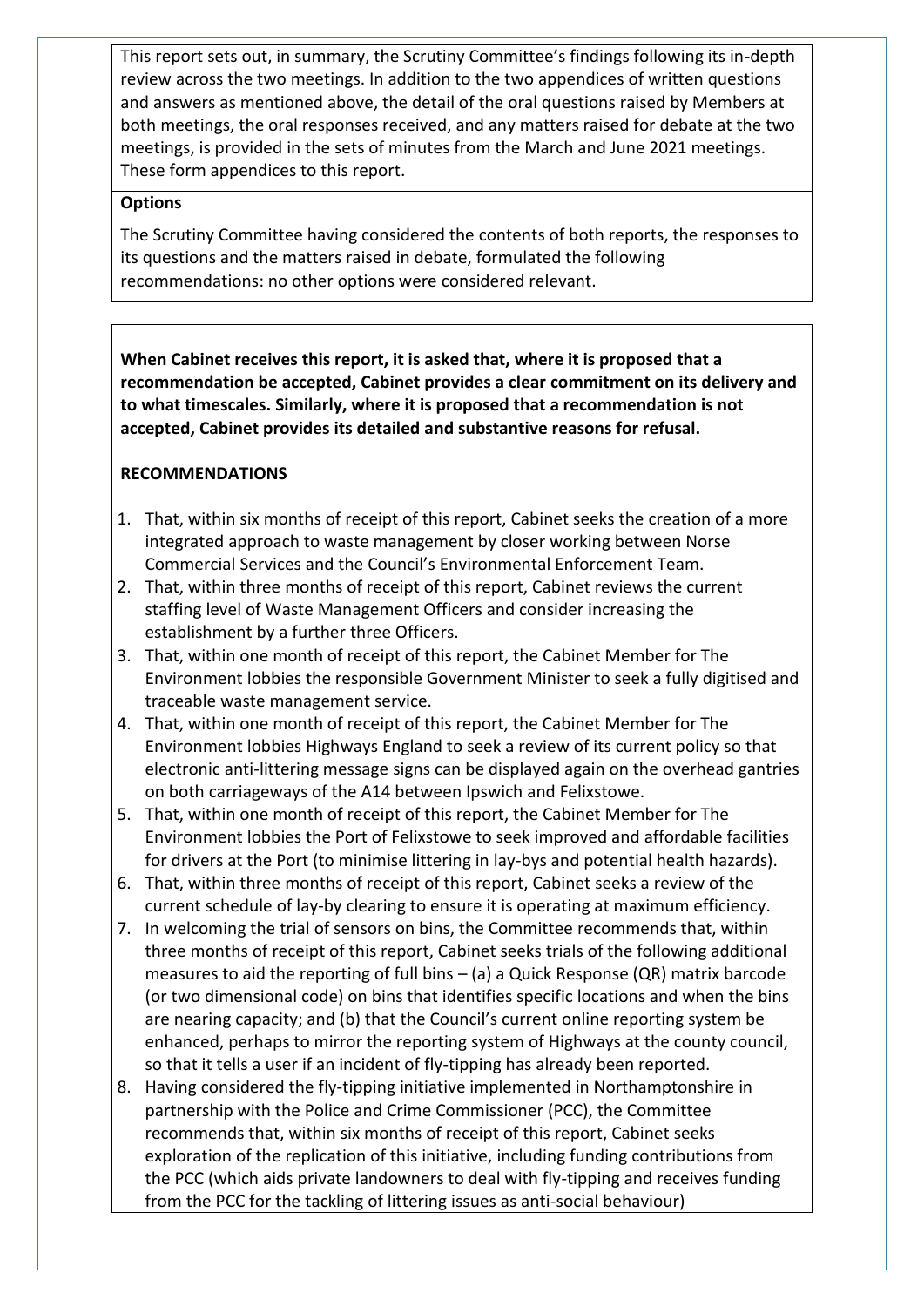- 9. That, with three months of receipt of this report, Cabinet explores the possibility of financial assistance/grants to residents on low income or in receipt of Universal Credit towards the cost of collection of large and bulky items
- 10. That, within two months of receipt of this report, Cabinet authorises the Fixed Penalty Notice for littering to be increased to the maximum amount permissible and, in addition, that those being sent a FPN also receive a leaflet explaining the impact of their actions on the environment (rather than an ashtray)
- 11. That, within two months of receipt of this report, Cabinet seeks a communication campaign to advise residents of how to find reputable waste management carriers and what licensing documentation to seek before hiring
- 12. The Committee acknowledged the benefit of school visits to the Energy from Waste facility for school parties but wished to recommend that, within two months of receipt of this report, the Cabinet Member for The Environment seek the incorporation of the RSPCAs Generation Kind initiative in the curriculum (which highlights the damage done to wildlife by litter)
- 13. That, in general, campaigns such as that launched on 17 June to help people understand recycling requirements, be expanded beyond social media to ensure as wide an audience as possible and avoid digital exclusion
- 14. That, within three months, the Community Partnership Board be asked to consider providing funding towards the prevention of littering (it is suggested that this be implemented along the lines of the Local Area Committees scheme successfully implemented by Sheffield City Council)

### **Corporate Impacts**

Governance:

This report has been prepared on behalf of the Scrutiny Committee. The Council is required by statute to discharge certain overview and scrutiny functions. These functions are an essential component of local democracy. Scrutiny Committees can contribute to the development of Council policies and can also hold the Cabinet to account for its decisions

ESC policies and strategies that directly apply to the proposal:

**East Suffolk Council Environmental Policy**: "Enabling communities focuses on the sustainability of community assets and households, empowering individuals to improve their own 'green behaviours' and support their wider communities through action which benefits people and nature while making efficient use of natural resources."

**Joint Municipal Waste Management Strategy for Suffolk**: This provides the strategic framework for the management of municipal waste in Suffolk. The Strategy is underpinned by a vision to work together to minimise the amount of waste generated and manage what is produced in ways that are environmentally, economically, and socially sustainable

The **Suffolk Waste Partnership,** under the chairmanship of Councillor Mallinder (also responsible Cabinet Member for ESC), is a strategic partnership of the county which works to continuously improve waste management services throughout Suffolk

Environmental: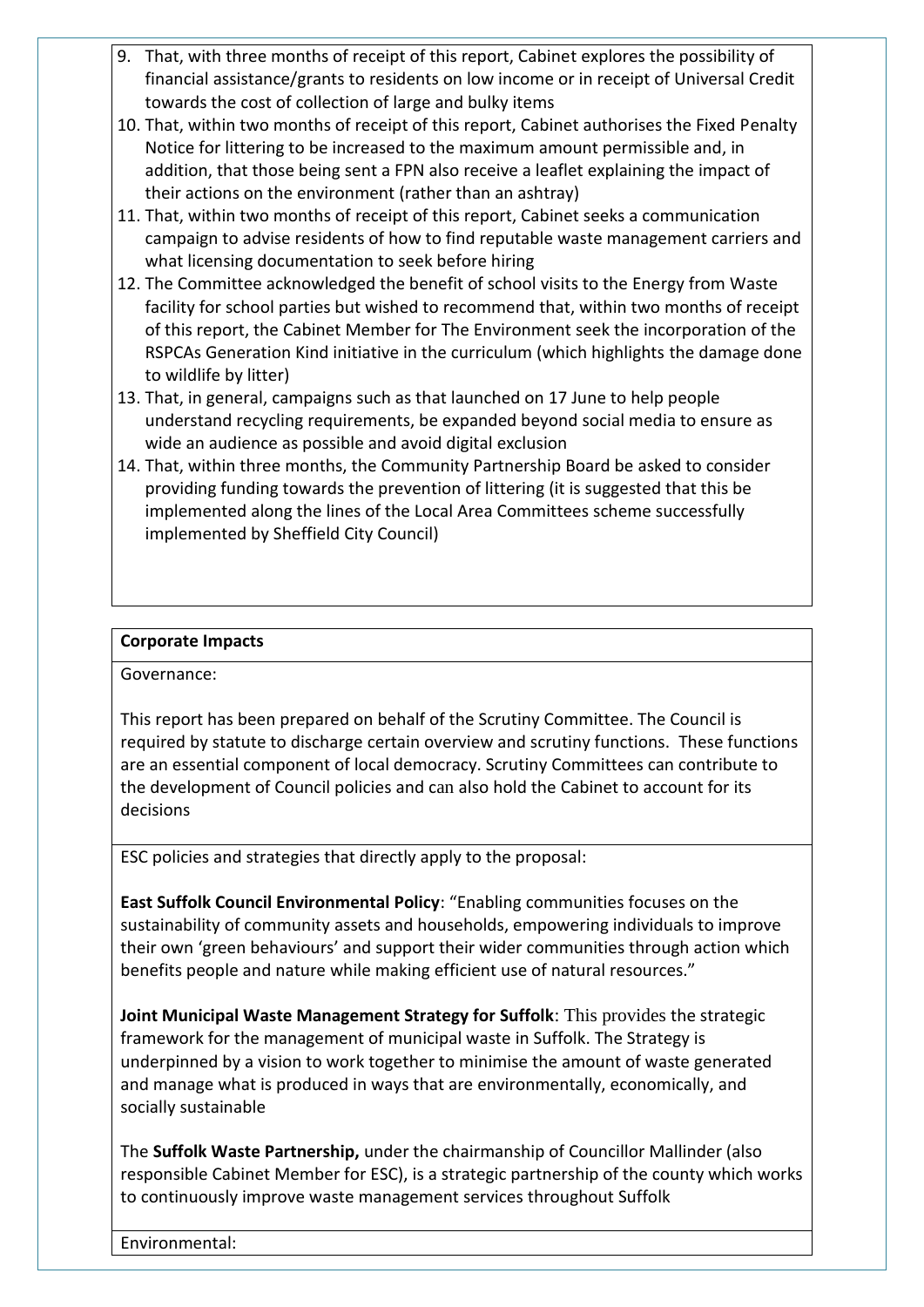**East Suffolk Council Environmental Policy**: "Enabling communities focuses on the sustainability of community assets and households, empowering individuals to improve their own 'green behaviours' and support their wider communities through action which benefits people and nature while making efficient use of natural resources."

Equalities and Diversity:

Not applicable

Financial:

The **current budget** for refuse collection across East Suffolk is in the region of £6m. In addition to this, around £1m is spent per annum on street cleansing. Therefore, the issues covered in this report have a significant impact on the Council's finances. This is likely to become more acute from 2023, when the Government's new Resource and Waste Strategy may require local authorities to collect and process additional materials.

The concerning **financial impact of gate rejects** due to contamination of a whole load results in lost Recycling Performance Payments which, in the twelve months ending March 2021, equated to £1,639 for the south of the district, and £50,308 for the north of the district, totalling £51,947.

Human Resources:

Not applicable

ICT:

Not applicable

Legal:

There is the potential, in 2023, that the **Government's new Resource and Waste Strategy** may require local authorities to collect and process additional materials.

Risk:

**Financial**: In particular, the potential for cost inflation in the waste collection service linked to the introduction of the Government's new Resource and Waste Strategy and its requirement to collect and process additional materials

**Reputational**: Waste collection and littering are issues of key importance to residents. The service is highly visible and has an impact across all the Council's communities.

| <b>External Consultees:</b> | Norse Commercial Services contributed to both formal    |  |
|-----------------------------|---------------------------------------------------------|--|
|                             | reports received by the Scrutiny Committee and had      |  |
|                             | representatives present at both the March and June 2021 |  |
|                             | meetings to respond directly to questions raised by the |  |
|                             | Committee during its review.                            |  |
|                             |                                                         |  |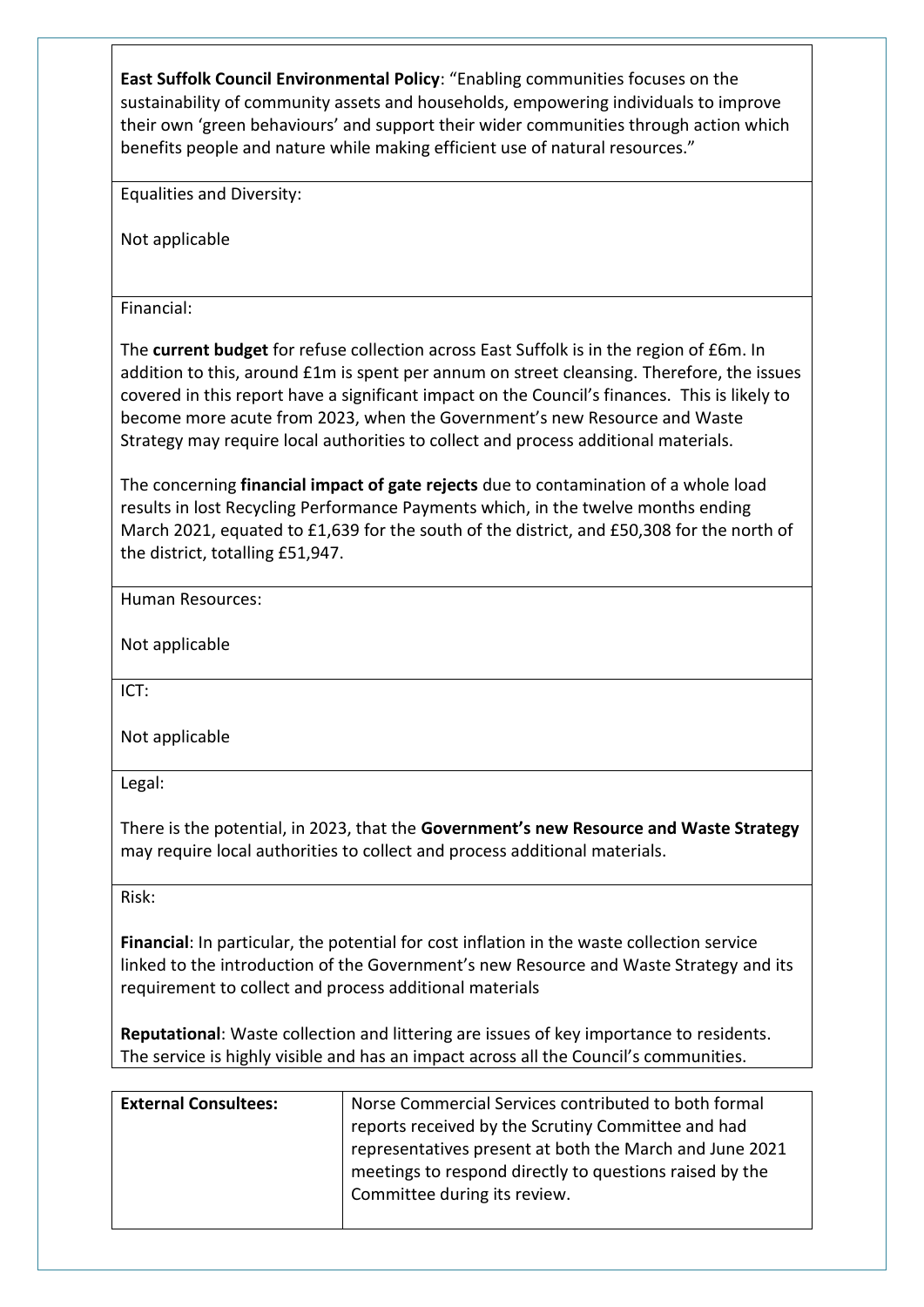| The County Council was consulted in the preparation of the |  |
|------------------------------------------------------------|--|
| two reports presented to Scrutiny Committee.               |  |
|                                                            |  |

|                                                                                   | <b>Strategic Plan Priorities</b>                                |                |                  |  |
|-----------------------------------------------------------------------------------|-----------------------------------------------------------------|----------------|------------------|--|
| Select the priorities of the Strategic Plan which are supported by this proposal: |                                                                 |                |                  |  |
| <b>T01</b>                                                                        | <b>Growing our Economy</b>                                      | Primary        | <b>Secondary</b> |  |
| P01                                                                               | Build the right environment for East Suffolk                    |                |                  |  |
| P02                                                                               | Attract and stimulate inward investment                         |                |                  |  |
| P03                                                                               | Maximise and grow the unique selling points of East<br>Suffolk  |                |                  |  |
| P04                                                                               | <b>Business partnerships</b>                                    |                |                  |  |
| P05                                                                               | Support and deliver infrastructure                              |                |                  |  |
| <b>T02</b>                                                                        | <b>Enabling our Communities</b>                                 | Primary        | <b>Secondary</b> |  |
| P06                                                                               | <b>Community Partnerships</b>                                   |                |                  |  |
| P07                                                                               | Taking positive action on what matters most                     |                | X                |  |
| P08                                                                               | Maximising health, well-being and safety in our District        |                |                  |  |
| P09                                                                               | <b>Community Pride</b>                                          |                | X                |  |
| <b>T03</b>                                                                        | <b>Maintaining Financial Sustainability</b>                     | Primary        | <b>Secondary</b> |  |
| P10                                                                               | Organisational design and streamlining services                 |                |                  |  |
| P11                                                                               | Making best use of and investing in our assets                  |                |                  |  |
| P12                                                                               | Being commercially astute                                       |                |                  |  |
| P13                                                                               | Optimising our financial investments and grant<br>opportunities |                |                  |  |
| P14                                                                               | Review service delivery with partners                           |                | X                |  |
| <b>T04</b>                                                                        | <b>Delivering Digital Transformation</b>                        | <b>Primary</b> | <b>Secondary</b> |  |
| P15                                                                               | Digital by default                                              |                |                  |  |
| P16                                                                               | Lean and efficient streamlined services                         |                |                  |  |
| P17                                                                               | Effective use of data                                           |                |                  |  |
| P <sub>18</sub>                                                                   | Skills and training                                             |                |                  |  |
| P19                                                                               | District-wide digital infrastructure                            |                |                  |  |
| <b>T05</b>                                                                        | <b>Caring for our Environment</b>                               | Primary        | Secondary        |  |
| P20                                                                               | Lead by example                                                 |                | X                |  |
| P21                                                                               | Minimise waste, reuse materials, increase recycling             | X              |                  |  |
| P22                                                                               | Renewable energy                                                |                |                  |  |
| P23                                                                               | Protection, education and influence                             |                | X                |  |
| XXX                                                                               | Governance<br>How ESC governs itself as an authority            | <b>Primary</b> | <b>Secondary</b> |  |

**How does this proposal support the priorities selected?**

Waste collection and littering are issues of key importance to residents. The service is highly visible and has an impact across all the Council's communities.

### **1. BACKGROUND FACTS**

A detailed draft remit was submitted by several members of the Committee and received at the meeting in December 2020 for consideration; it was agreed. The remit sought the opportunity for members to discuss issues which had been subject to media coverage in the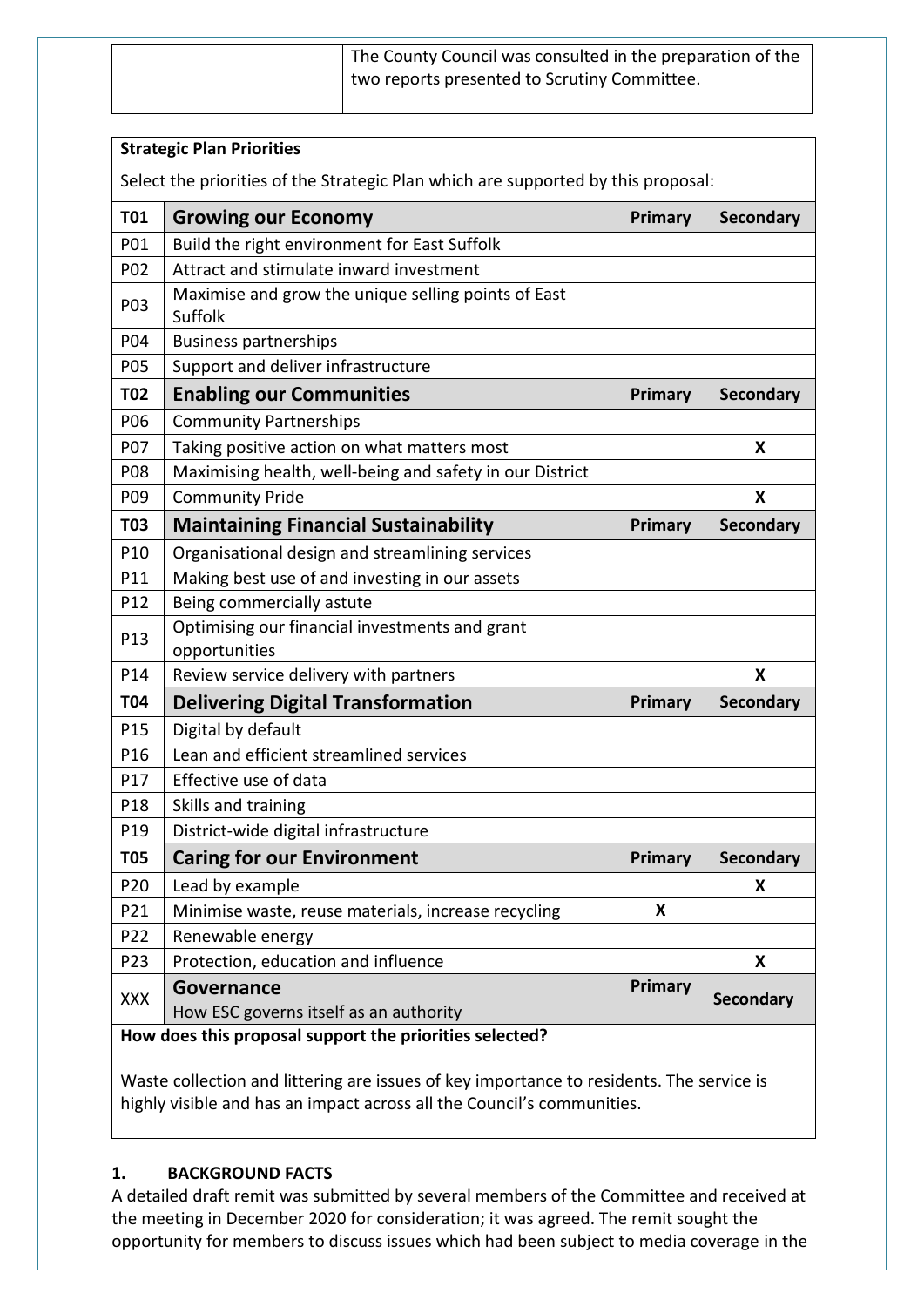last six months of 2020, some of which were also long-standing having first been suggested to the Scrutiny Committee of Waveney District Council in 2018, and which may have been exacerbated by the impact of the pandemic.

The remit suggested these issues included environmental crimes, the complexities of the Environmental Protection Team of the Council and the Environment Agency in this regard and clarity about who was responsible for what and how; the contamination of land, air and/or water by individuals through the instigation of informal waste disposal or storage; illegal dumps and increases in offences of fly-tipping, if there were 'hot spots' and what were the true costs to private land owners and local authorities; the RSPCA Generation Kind anti-litter campaign in schools in order to prevent harm to wildlife and to seek an update on how this was progressing; recycling bin contamination – labelling and education programmes; how best to engender civic pride in areas of hidden need and deprivation; public spaces storage and collection; and, the impact of the pandemic on the production of PPE waste, restricted hours at recycling centres and beach cleans.

The Scrutiny Committee met in March 2021 and received part one of a two-part report on all aspects of waste management. This report provided information on issues relating to flytipping and enforcement. The written questions submitted in advance of the meeting, together with the written responses, form an appendix to the formal report which went to the Committee. In addition, the following aspects of this topic were raised with the Cabinet Member and Officers at the March meeting – the effectiveness of the appointment system at recycling centres and future plans post-pandemic; informal dumping of bags in shop frontages and fixed penalty notices; the possibility of a trial of QR codes on bins to facilitate reporting of overflowing bins or similar trials; the approach of Northamptonshire to flytipping in conjunction with the Police and Crime Commissioner and whether a partnership approach had or could be explored in Suffolk; the extent of litter on highways; unscrupulous contractors being hired to remove waste and instead fly-tipping it and whether the public needed to be better informed of licensing requirements and the documentation to seek when hiring; the schedule of emptying bins in lay-bys; additional issues in the lay-bys close to the Port of Felixstowe, signage, and the need for improved facilities for HGV drivers; whether or not bins at the coast were fit for purpose in terms of the wind and seagulls; and, additional education programmes in schools.

The Committee met again in June 2021 to receive the second part of the report, and this concentrated on contamination, collection issues, littering, the public realm, and civic pride. This report provided information on issues relating to fly-tipping and enforcement. The written questions submitted in advance of the meeting, together with the written responses, form an appendix to the formal report which went to the Committee. In addition, the following aspects of this topic were raised with the Cabinet Member and Officers at the June meeting – concerns were expressed about two collection routes in Lowestoft which saw repeated non-compliance result in the contamination of bins and noted the disparity between the north and south of the district in terms of contaminated refuse; the costs of collection of large or bulky items of waste; noted that the Council was, according to costs and data sources mid-table in its recycling rates and that to hit a rate of 60% would require significant changes in approach; noted the explanation of powers used with individuals, homes, businesses under the Environmental Protection Act 1990 and which had been 'trimmed' by the Anti-Social Behaviour Act 2015 and were now more timeconsuming and, it was felt, reduced in their effectiveness; explored the possibility of decentralised recycling points as in France which might also provide 'credits' to parish councils for local schemes etc. – it was noted that the current Bill might explore this and provide the scope to undertake this approach; how staff deployment for litter clearance was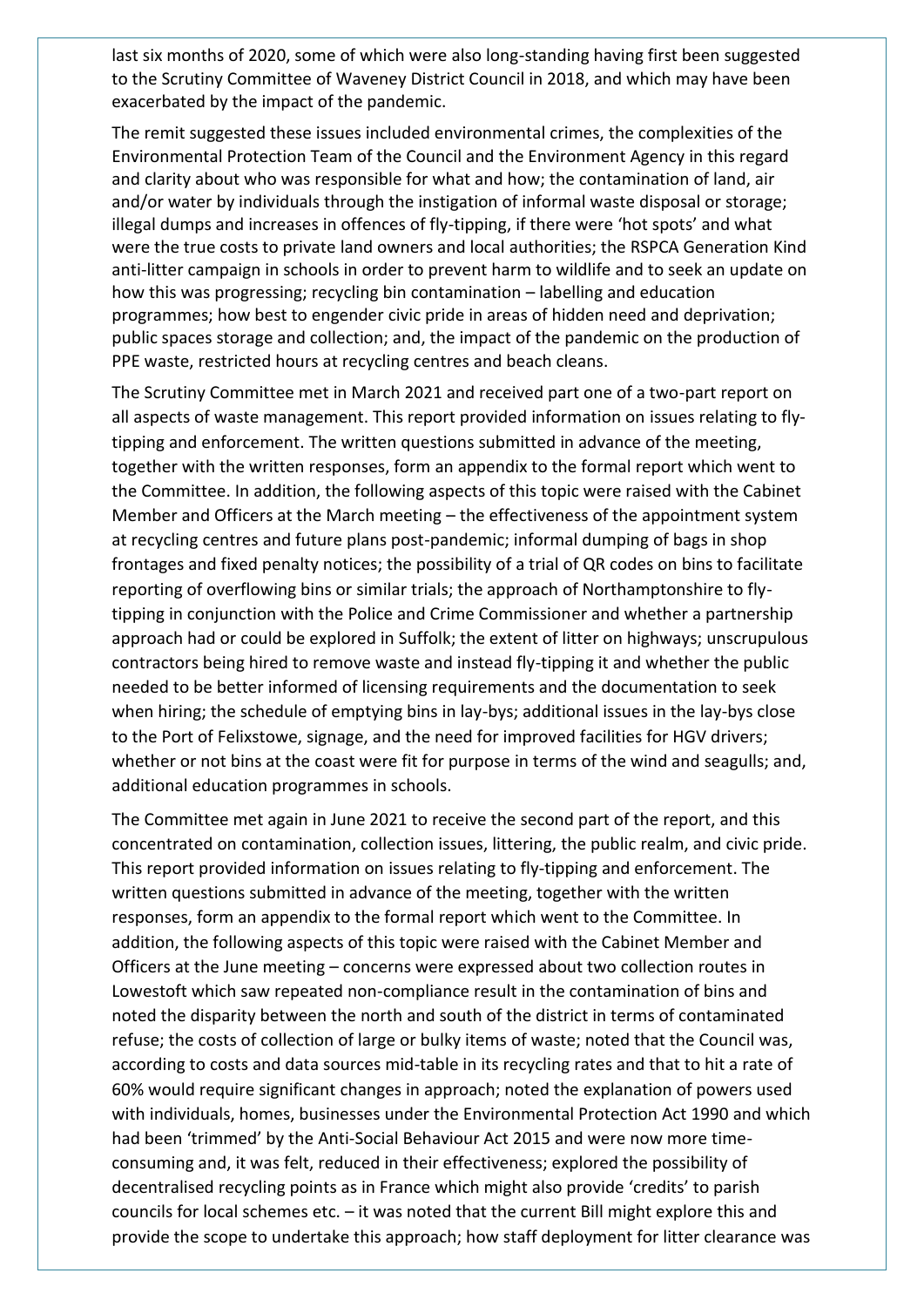determined and if it was fully effective; noted how volunteer litter-pickers were supported by the Council and networking facilitated if so wished; explored whether the correct approach was education of individual responsibility rather than enforcement; whether a pilot of deposits on certain items could be explored and noted that this might be difficult in light of current contract commitments; issues with weeds in kerbs and pavements which was a responsibility of the county council and how best to ensure these assets were maintained by it; the current fines imposed via fixed penalty notices and whether, or not, there was scope to increase these; explored the online reporting system which, currently, did not make it clear that it could be used without registration or releasing personal information; and, noted the current pilot of solar crushers and sought the estimated costs and initial assessment by the University of Suffolk.

### **2. CURRENT POSTION**

The current position with regard to the Council's waste management services was stated by Officers within the formal reports received by the Committee in March and June 2021. It is not proposed to restate that position here, in this report, and for the sake of efficiency readers are referred to the two earlier reports for this information.

### **3. HOW TO ADDRESS CURRENT SITUATION**

The Committee noted that initiatives had been employed to date to focus on key messages to better educate residents on the personal accountability they needed to take for their waste and on the enforcement options which were available. The Committee also noted the potential use of central collection points on the Council's developments such as Deben High School, Felixstowe. Similarly, it noted that the current methods of glass recycling were likely to change because of the Government's proposed new Recycling and Waste Strategy. The Committee also noted that the current schedule for the emptying of bins was based on expected use.

The Committee, in forming its recommendations, wished to offer a constructive friend's view of the current situation. In conducting the review, it was, as always, the Committee's intention to challenge in a positive way that might also add value and assistance rather than criticism.

### **4. REASON FOR RECOMMENDATIONS**

Having considered the two reports and the information provided and having had the opportunity to question the reports both in writing in advance of the meetings and, in person, to discuss matters with the responsible Cabinet Member, key Officers of the Council and of Norse Commercial Services, the Scrutiny Committee wished to make constructive suggestions on certain aspects of waste management. The Committee's recommendations fall within three main themes – organisation, finance, and education of individuals to improve their own 'green behaviours'.

| <b>ANNEXES:</b> |                                                          |  |
|-----------------|----------------------------------------------------------|--|
| Annex A         | Confirmed minutes of the Scrutiny Committee - March 2021 |  |
| <b>Annex B</b>  | Confirmed minutes of the Scrutiny Committee - June 2021  |  |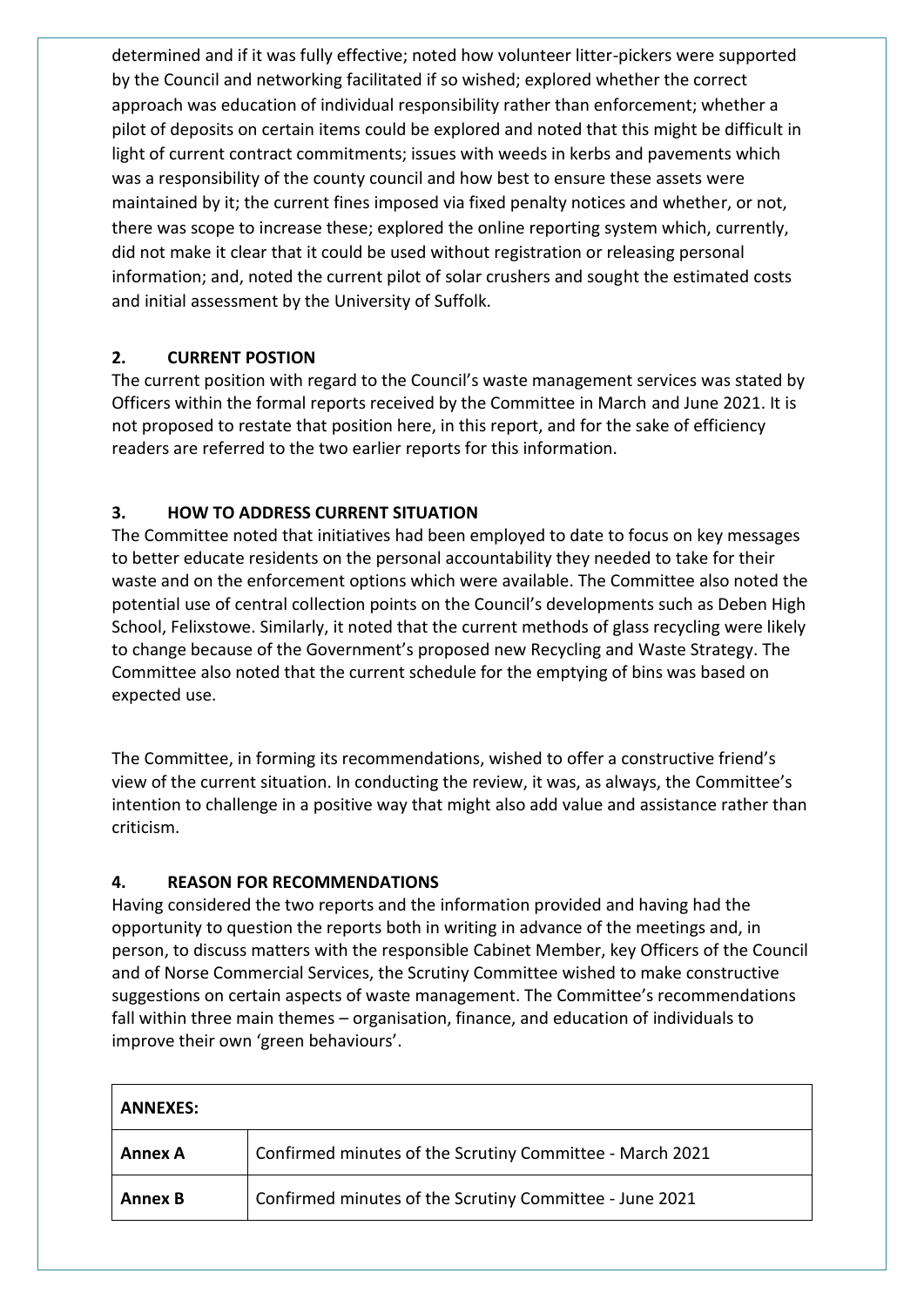| <b>BACKGROUND PAPERS:</b> |                                                                                 |                        |  |
|---------------------------|---------------------------------------------------------------------------------|------------------------|--|
| Date<br>Type              |                                                                                 | <b>Available From</b>  |  |
|                           | None, save the two published reports<br>for the meetings in March and June 2021 | www.eastsuffolk.gov.uk |  |